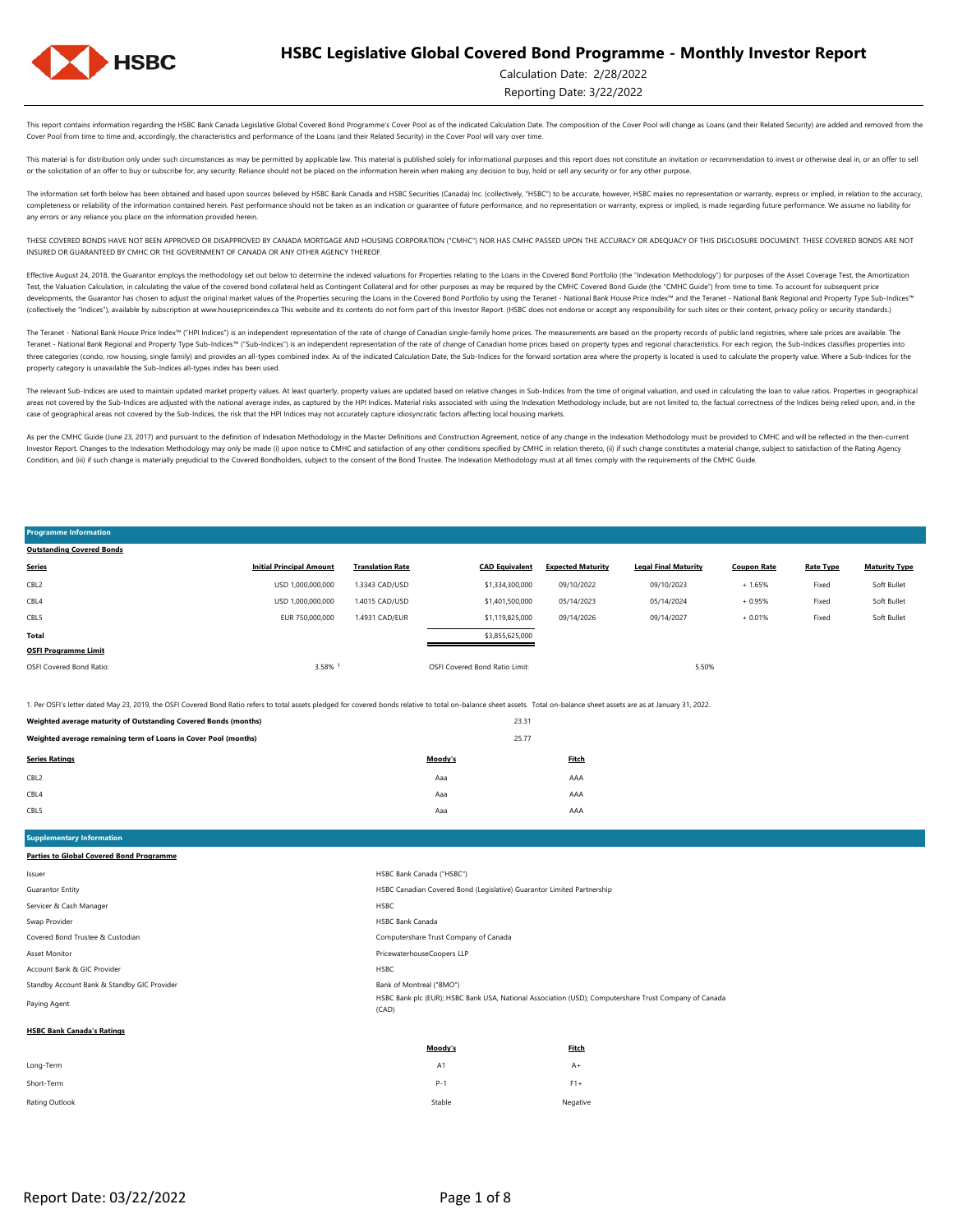

Calculation Date: 2/28/2022 Reporting Date: 3/22/2022

| Other:                                                                                                                                                                                                                                                                         |                                 |                         |
|--------------------------------------------------------------------------------------------------------------------------------------------------------------------------------------------------------------------------------------------------------------------------------|---------------------------------|-------------------------|
|                                                                                                                                                                                                                                                                                | Moody's                         | <b>Fitch</b>            |
|                                                                                                                                                                                                                                                                                | Counterparty Risk Assesment     | Issuer Default Rating   |
| Long term / short term                                                                                                                                                                                                                                                         | A2(cr)/P-1(cr)                  | $A+$ /F1+               |
|                                                                                                                                                                                                                                                                                | Deposit Rating                  |                         |
| Long term / short term                                                                                                                                                                                                                                                         | $A1/P-1$                        |                         |
| Applicable Ratings of Standby Account Bank & Standby GIC Provider (BMO)                                                                                                                                                                                                        |                                 |                         |
|                                                                                                                                                                                                                                                                                |                                 | <b>Fitch</b>            |
|                                                                                                                                                                                                                                                                                | <b>Moody's (Deposit Rating)</b> | (Issuer Default Rating) |
| Long Term                                                                                                                                                                                                                                                                      | Aa2                             | AA-                     |
| Short Term                                                                                                                                                                                                                                                                     | $P-1$                           | $F1+$                   |
|                                                                                                                                                                                                                                                                                |                                 |                         |
| <b>Description of Ratings Triggers</b>                                                                                                                                                                                                                                         |                                 |                         |
| (Note: Where there are two ratings for a rating agency for a trigger, only one rating is required to be at or above one of such ratings)                                                                                                                                       |                                 |                         |
| A. Party Replacement<br>If the rating(s) of the Party falls below the level stipulated below, such party is required to be replaced or in the case of the Swap Provider:<br>(i) transfer credit support; and<br>(ii) replace itself or obtain a guarantee for its obligations. |                                 |                         |
| Role                                                                                                                                                                                                                                                                           |                                 |                         |
|                                                                                                                                                                                                                                                                                | Moody's                         | Fitch                   |
| Account Bank & GIC Provider (HSBC)                                                                                                                                                                                                                                             | P-1 (ST rating) or A3           | F1 or A                 |
| Standby Account Bank & Standby GIC Provider (BMO)                                                                                                                                                                                                                              | P-1 (ST rating)                 | F1 or A                 |
| Cash Manager (HSBC)                                                                                                                                                                                                                                                            | $P-2$ (cr)                      | F2 or BBB+              |
| Servicer (HSBC)                                                                                                                                                                                                                                                                | Baa3                            | F <sub>2</sub>          |
| Interest Rate Swap Provider (HSBC)                                                                                                                                                                                                                                             | $P-2$ (cr) or $A3$ (cr)         | F2 or BBB+              |
| Covered Bond Swap Provider (HSBC)                                                                                                                                                                                                                                              | $P-2$ (cr) or $A3$ (cr)         | F2 or BBB+              |
| Title Holder on Mortgages (HSBC)                                                                                                                                                                                                                                               | Baa1                            | BBB+                    |
| <b>B. Specified Rating Related Action</b>                                                                                                                                                                                                                                      |                                 |                         |
| i. The following actions are required if the rating of the Cash Manager (HSBC)                                                                                                                                                                                                 |                                 |                         |
| falls below the stipulated rating:                                                                                                                                                                                                                                             | Moody's                         | Fitch                   |
| (a) Amounts received by the Servicer are to be deposited directly to the<br>GIC Account and not provided to the Cash Manager                                                                                                                                                   | P-1 or A3                       | F1 or A                 |
| (b) Amounts held by the Cash Manager belonging to the Guarantor are to be                                                                                                                                                                                                      |                                 |                         |
| deposited to the Transaction Account or the GIC Account, as applicable within 5 business days                                                                                                                                                                                  | P-1 or A3                       | F1 or A                 |
| ii. The following actions are required if the rating of the Servicer (HSBC) falls below the stipulated rating:                                                                                                                                                                 |                                 |                         |
|                                                                                                                                                                                                                                                                                | Moody's                         | Fitch                   |
| (a) Servicer is required to transfer amounts belonging to the Guarantor to the Cash Manager                                                                                                                                                                                    |                                 |                         |
| or the GIC Account, as applicable, within 2 business days                                                                                                                                                                                                                      | $P-1$ (cr)                      | F1 or A                 |
| iii. The following actions are required if the rating of the Issuer (HSBC) falls below the stipulated raitng:                                                                                                                                                                  |                                 |                         |
|                                                                                                                                                                                                                                                                                | Moody's                         | Fitch                   |
| (a) Repayment of the Demand Loan                                                                                                                                                                                                                                               | N/A                             | F2 or BBB+              |
| (b) Establishment of the Reserve Fund                                                                                                                                                                                                                                          |                                 |                         |
| (c) Fund Pre-Maturity Liquidity Required Amount on Hard Bullet Covered Bonds                                                                                                                                                                                                   | $P-1$ (cr)                      | F1 or A                 |
|                                                                                                                                                                                                                                                                                | P-1                             | $F1+$                   |
| iv. The following actions are required if the rating of the Issuer (HSBC) falls below the stipulated rating:                                                                                                                                                                   | Moody's                         | <b>Fitch</b>            |
| (a) The Covered Bond Swap will become effective except as otherwise                                                                                                                                                                                                            | Baa1                            | BBB+                    |
| provided in the Covered Bond Swap Agreements                                                                                                                                                                                                                                   |                                 |                         |
| v. Each Swap Provider is required to transfer credit support, replace itself or obtain a quarantee of its<br>obligations if the rating of such Swap Provider falls below the specified rating:                                                                                 |                                 |                         |
|                                                                                                                                                                                                                                                                                | Moody's                         | Fitch                   |
| (a) Interest Rate Swap Provider                                                                                                                                                                                                                                                | P-1(cr) or A2(cr)               | F1 or A                 |
| (b) Covered Bond Swap Provider                                                                                                                                                                                                                                                 | $P-1$ (cr) or A2(cr)            | F1 or A                 |
| <b>Events of Default &amp; Triggers</b>                                                                                                                                                                                                                                        |                                 |                         |
| Issuer Event of Default                                                                                                                                                                                                                                                        |                                 | No                      |
| Guarantor LP Event of Default                                                                                                                                                                                                                                                  |                                 | No                      |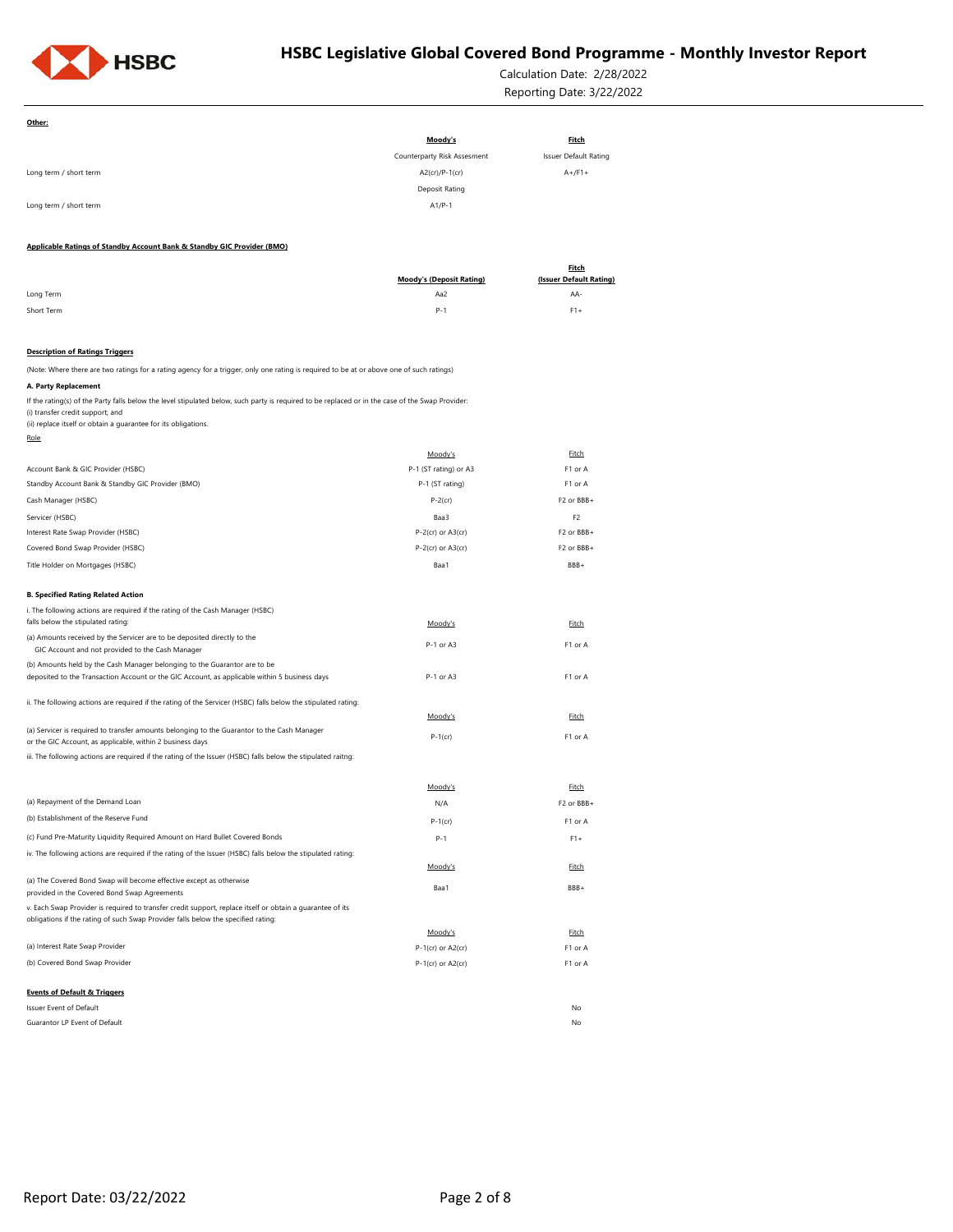

Calculation Date: 2/28/2022

Reporting Date: 3/22/2022

| <b>Asset Coverage Test</b>                                                     |                 |                                                     |
|--------------------------------------------------------------------------------|-----------------|-----------------------------------------------------|
| <b>Outstanding Covered Bonds</b>                                               | \$3,855,625,000 |                                                     |
| $A =$ Lesser of (i) LTV Adjusted Loan Balance $1$ and                          | \$8,239,503,004 | A (i) \$9,104,311,638                               |
| (ii) Asset Percentage Adjusted Loan Balance <sup>1</sup>                       |                 | A(ii): \$8,239,503,004                              |
| B = Principal Receipts up to Calculation Date not otherwise applied            | \$124,168,265   | Actual Asset Percentage: 90.50%                     |
| $C = Cash$ Capital Contributions                                               | \$0             | Maximum Asset Percentage: 90.50%                    |
| $D =$ Substitute Assets                                                        | \$0             | Minimum Asset Percentage: 80.00%                    |
| $E =$ Reserve Fund Balance                                                     | \$0             | Regulatory OC Minimum: 103.00%                      |
| Y = Contingent Collateral Amount                                               | \$0             | Level of Overcollateralization <sup>2</sup> 110.34% |
| Z = Negative Carry Factor Calculation                                          | \$0             |                                                     |
| <b>Adjusted Aggregate Asset Amount</b><br>$(Total: A + B + C + D + E - Y - Z)$ | \$8,363,671,269 |                                                     |
| <b>Asset Coverage Test</b>                                                     | PASS            |                                                     |

1. LTV Adjusted Loan Balance and Asset Percentage Adjusted Loan Balance are calculated per the Indexation Methodology based on the most recent property appraisal value.

2. Per Section 4.3.8 of the CMHC Guide, (A) the lesser of (i) the total amount of cover pool collateral and (ii) the amount of cover pool collateral required to cover pool collateral required to collateral required to coll equivalent of the principal amount of covered bonds outstanding under the registered covered bond program.

| <b>Valuation Calculation</b>                                                                                                      |                 |                                                                   |       |
|-----------------------------------------------------------------------------------------------------------------------------------|-----------------|-------------------------------------------------------------------|-------|
| <b>Trading Value of Covered Bonds</b>                                                                                             | \$3,586,710,404 |                                                                   |       |
| $A = LTV$ Adjusted Loan Present Value $1$                                                                                         | \$8,944,011,282 | Weighted Average Effective Yield<br>of Performing Eligible Loans: | 2.09% |
| B = Principal Receipts up to Calculation Date not otherwise applied                                                               | \$124,168,265   |                                                                   |       |
| C = Cash Capital Contributions                                                                                                    | \$0             |                                                                   |       |
| D = Trading Value of Substitute Assets                                                                                            | \$0             |                                                                   |       |
| $E =$ Reserve Fund Balance                                                                                                        | \$0             |                                                                   |       |
| F = Trading Value of Swap Collateral                                                                                              | \$0             |                                                                   |       |
| Present Value Adjusted Aggregate Asset Amount<br>$(Total: A + B + C + D + E + F)$                                                 | \$9,068,179,547 |                                                                   |       |
| <b>Valuation Calculation</b>                                                                                                      | \$5,481,469,142 |                                                                   |       |
| 1. LTV Adjusted Loan Present Value is calculated per the Indexation Methodology based on the most recent property appraisal value |                 |                                                                   |       |

| <b>Intercompany Loan Balance</b> |                 |  |
|----------------------------------|-----------------|--|
| Guarantee Loan                   | \$4,256,945,447 |  |
| Demand Loan                      | \$4,584,598,813 |  |
| Total                            | \$8,841,544,260 |  |

| <b>Cover Pool Losses</b>                           |                          |                                     |
|----------------------------------------------------|--------------------------|-------------------------------------|
| <b>Period End</b>                                  | <b>Write-off Amounts</b> | <b>Loss Percentage (Annualized)</b> |
| 2/28/2022                                          | \$0                      | 0.00%                               |
|                                                    |                          |                                     |
| <b>Cover Pool Summary Statistics</b>               |                          |                                     |
| Previous Month Ending Balance                      | \$9,234,220,737          |                                     |
| Current Month Ending Balance                       | \$9,110,052,472          |                                     |
| Number of Mortgages in Pool                        | 21,077                   |                                     |
| Average Mortgage Size                              | \$432,227                |                                     |
| Number of Properties                               | 19,026                   |                                     |
| Number of Borrowers                                | 18,019                   |                                     |
| Weighted Average Original LTV <sup>1</sup>         | 59.70%                   |                                     |
| Weighted Average Current LTV <sup>2</sup>          | 50.42%                   |                                     |
| Weighted Average Indexed Current LTV <sup>23</sup> | 37.87%                   |                                     |
| Weighted Average Authorized LTV <sup>4</sup>       | 63.67%                   |                                     |
| Weighted Average Indexed Authorized LTV 3 4        | 47.82%                   |                                     |
| Weighted Average Mortgage Rate                     | 2.09%                    |                                     |
| Weighted Average Seasoning (Months)                | 55.35                    |                                     |
| Weighted Average Original Term (Months)            | 81.12                    |                                     |
| Weighted Average Remaining Term (Months)           | 25.77                    |                                     |

1. For multi-component loans this is calculated based on all loans secured by the same property within the Cover Pool. If there is an additional advance against the property outside of the Cover Pool the value the Weighted new tranche is sold into the Cover Pool based on the balances of the loans at the time of the new advance.

2. For multi-component loans this is calculated based on all loans secured by the same property within the Cover Pool

3. Indexed LTV's are calculated per the Indexation Methodology based on the most recent property appraisal value

4. For multi-component loans this is calculated based on loans which are drawn or available to be drawn secured by the same property including those compontents held outside the Cover Pool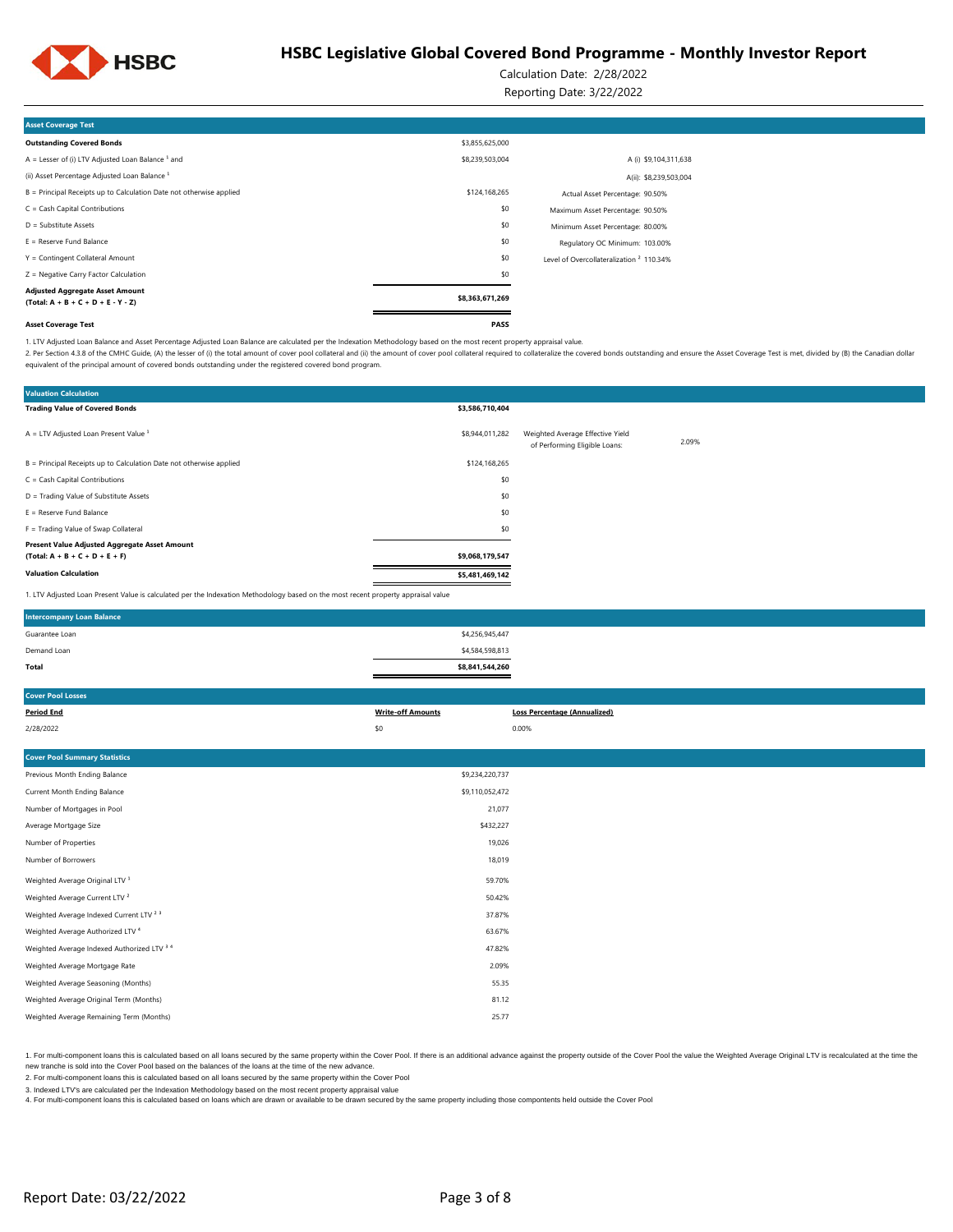

Calculation Date: 2/28/2022 Reporting Date: 3/22/2022

| <b>Cover Pool Delinguency Distribution</b> |                        |            |                          |            |
|--------------------------------------------|------------------------|------------|--------------------------|------------|
| <b>Aging Summary</b>                       | <b>Number of Loans</b> | Percentage | <b>Principal Balance</b> | Percentage |
| Current and less than 30 days past due     | 21.067                 | 99.95%     | \$9,102,700,465          | 99.92%     |
| 30 to 59 days past due                     |                        | 0.01%      | \$1,463,793              | 0.02%      |
| 60 to 89 days past due                     |                        | 0.00%      | \$539,104                | 0.01%      |
| 90 or more days past due                   | 6                      | 0.03%      | \$5,349,110              | 0.06%      |
| Total                                      | 21.077                 | 100.00%    | \$9.110.052.472          | 100.00%    |

| <b>Cover Pool Provincial Distribution</b> |                        |            |                          |            |
|-------------------------------------------|------------------------|------------|--------------------------|------------|
| <b>Province</b>                           | <b>Number of Loans</b> | Percentage | <b>Principal Balance</b> | Percentage |
| British Columbia                          | 9,348                  | 44.35%     | \$4,643,418,528          | 50.97%     |
| Alberta                                   | 1,152                  | 5.47%      | \$302,260,397            | 3.32%      |
| Quebec                                    | 1,097                  | 5.20%      | \$242,157,475            | 2.66%      |
| Ontario                                   | 9,480                  | 44.98%     | \$3,922,216,072          | 43.05%     |
| Other                                     | 0                      | 0.00%      | \$0                      | 0.00%      |
| Total                                     | 21,077                 | 100.00%    | \$9,110,052,472          | 100.00%    |

| <b>Cover Pool Interest Rate Type Distribution</b> |                        |            |                          |            |
|---------------------------------------------------|------------------------|------------|--------------------------|------------|
| <b>Interest Rate Type</b>                         | <b>Number of Loans</b> | Percentage | <b>Principal Balance</b> | Percentage |
| Fixed                                             | 13,013                 | 61.74%     | \$5,247,151,547          | 57.60%     |
| Variable                                          | 8,064                  | 38.26%     | \$3,862,900,925          | 42.40%     |
| Total                                             | 21,077                 | 100.00%    | \$9,110,052,472          | 100.00%    |

| <b>Mortgage Asset Type Distribution</b> |                        |            |                          |            |
|-----------------------------------------|------------------------|------------|--------------------------|------------|
| <b>Asset Type</b>                       | <b>Number of Loans</b> | Percentage | <b>Principal Balance</b> | Percentage |
| Conventional Mortgage Loans             | 885                    | 4.20%      | \$314.039.018            | 3.45%      |
| Equity Power Mortgage Loans             | 20,192                 | 95.80%     | \$8,796,013,454          | 96.55%     |
| Total                                   | 21,077                 | 100.00%    | \$9,110,052,472          | 100.00%    |

| <b>Cover Pool Occupancy Type Distribution</b> |                        |            |                          |            |
|-----------------------------------------------|------------------------|------------|--------------------------|------------|
| <b>Occupancy Type</b>                         | <b>Number of Loans</b> | Percentage | <b>Principal Balance</b> | Percentage |
| Owner Occupied                                | 17,077                 | 81.02%     | \$7,945,211,433          | 87.21%     |
| Non-Owner Occupied                            | 4,000                  | 18.98%     | \$1,164,841,039          | 12.79%     |
| Total                                         | 21,077                 | 100.00%    | \$9,110,052,472          | 100.00%    |

| <b>Cover Pool Mortgage Rate Distribution</b> |                        |            |                          |            |  |  |  |  |
|----------------------------------------------|------------------------|------------|--------------------------|------------|--|--|--|--|
| Mortgage Rate (%)                            | <b>Number of Loans</b> | Percentage | <b>Principal Balance</b> | Percentage |  |  |  |  |
| 1.9999 and below                             | 9,281                  | 44.03%     | \$4,365,280,791          | 47.92%     |  |  |  |  |
| 2.0000 - 2.4999                              | 4,158                  | 19.73%     | \$1,796,008,683          | 19.71%     |  |  |  |  |
| 2.5000 - 2.9999                              | 6,392                  | 30.33%     | \$2,573,090,844          | 28.24%     |  |  |  |  |
| $3.0000 - 3.4999$                            | 942                    | 4.47%      | \$284,297,225            | 3.12%      |  |  |  |  |
| 3.5000 - 3.9999                              | 259                    | 1.23%      | \$76,443,198             | 0.84%      |  |  |  |  |
| 4.0000 - 4.4999                              | 11                     | 0.05%      | \$4,673,897              | 0.05%      |  |  |  |  |
| 4.5000 - 4.9999                              | 3                      | 0.01%      | \$1,212,309              | 0.01%      |  |  |  |  |
| $5.0000 - 5.4999$                            | $\bf 0$                | 0.00%      | \$0                      | 0.00%      |  |  |  |  |
| 5.5000 - 5.9999                              | $\mathbf 0$            | 0.00%      | \$0                      | 0.00%      |  |  |  |  |
| $6.0000 - 6.4999$                            | 0                      | 0.00%      | \$0                      | 0.00%      |  |  |  |  |
| 6.5000 and above                             | 31                     | 0.15%      | \$9,045,524              | 0.10%      |  |  |  |  |
| Total                                        | 21,077                 | 100.00%    | \$9,110,052,472          | 100.00%    |  |  |  |  |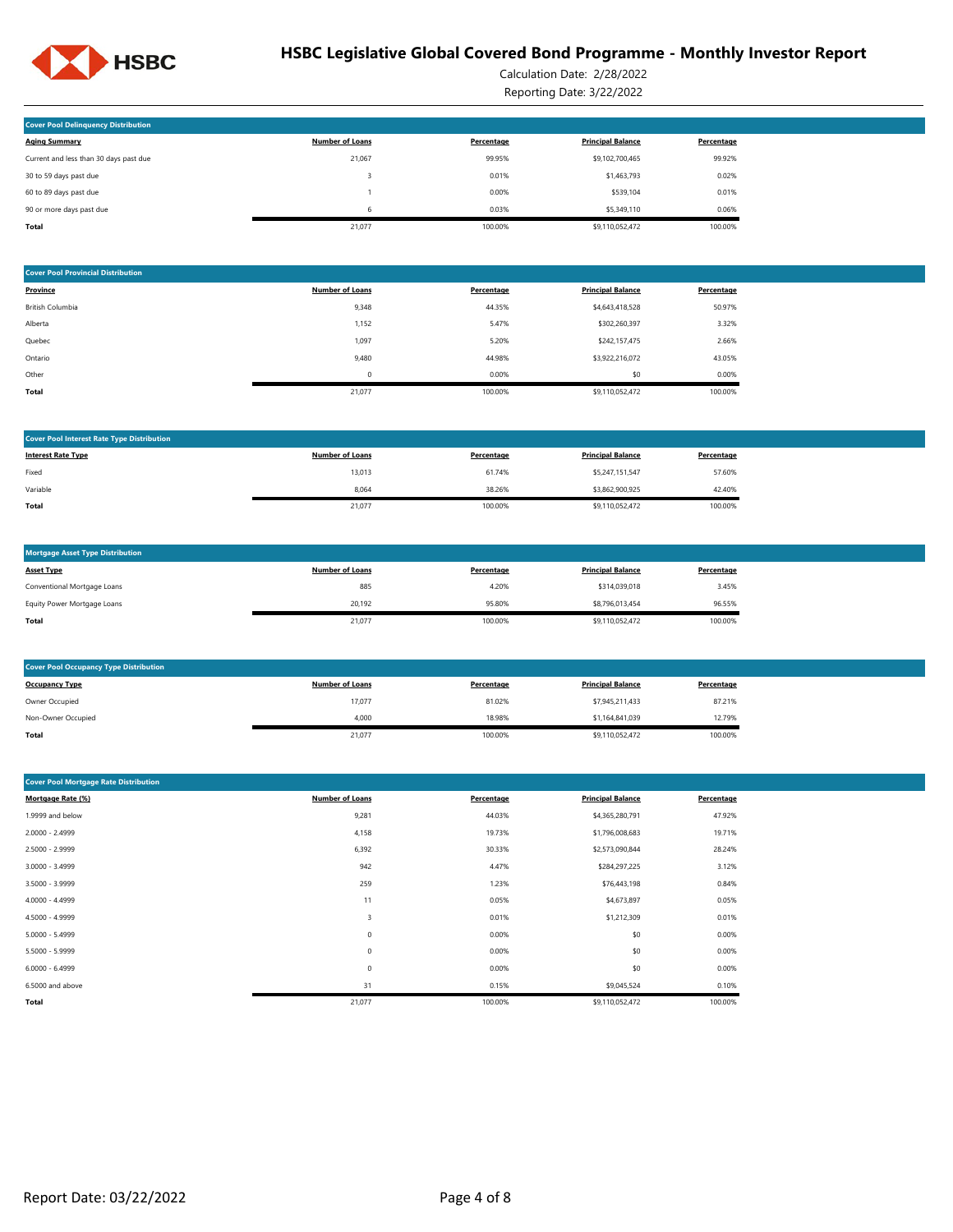

Calculation Date: 2/28/2022 Reporting Date: 3/22/2022

| <b>Cover Pool Remaining Term Distribution</b> |                        |            |                          |            |
|-----------------------------------------------|------------------------|------------|--------------------------|------------|
| <b>Remaining Term (Months)</b>                | <b>Number of Loans</b> | Percentage | <b>Principal Balance</b> | Percentage |
| Less than 12.00                               | 5,836                  | 27.69%     | \$2,501,118,818          | 27.45%     |
| $12.00 - 23.99$                               | 4,475                  | 21.23%     | \$1,933,009,304          | 21.22%     |
| 24.00 - 35.99                                 | 5,317                  | 25.23%     | \$2,232,252,002          | 24.50%     |
| $36.00 - 47.99$                               | 2,703                  | 12.82%     | \$1,221,704,661          | 13.41%     |
| 48.00 - 59.99                                 | 2,383                  | 11.31%     | \$1,084,585,961          | 11.91%     |
| $60.00 - 71.99$                               | 289                    | 1.37%      | \$111,131,317            | 1.22%      |
| 72.00 - 83.99                                 | 6                      | 0.03%      | \$968,688                | 0.01%      |
| 84.00 and above                               | 68                     | 0.32%      | \$25,281,720             | 0.28%      |
| Total                                         | 21,077                 | 100.00%    | \$9,110,052,472          | 100.00%    |

| <b>Cover Pool Range of Remaining Principal Balance</b> |                        |            |                          |            |
|--------------------------------------------------------|------------------------|------------|--------------------------|------------|
| <b>Range of Remaining Principal Balance</b>            | <b>Number of Loans</b> | Percentage | <b>Principal Balance</b> | Percentage |
| 99,999 and below                                       | 2,815                  | 13.36%     | \$153,459,285            | 1.68%      |
| 100,000 - 149,999                                      | 1,673                  | 7.94%      | \$209,991,148            | 2.31%      |
| 150,000 - 199,999                                      | 1,971                  | 9.35%      | \$346,512,698            | 3.80%      |
| 200,000 - 249,999                                      | 1,923                  | 9.12%      | \$431,896,569            | 4.74%      |
| 250,000 - 299,999                                      | 1,923                  | 9.12%      | \$525,810,590            | 5.77%      |
| 300,000 - 349,999                                      | 1,507                  | 7.15%      | \$489,324,927            | 5.37%      |
| 350,000 - 399,999                                      | 1,218                  | 5.78%      | \$455,155,628            | 5.00%      |
| 400,000 - 449,999                                      | 1,114                  | 5.29%      | \$474,515,589            | 5.21%      |
| 450,000 - 499,999                                      | 1,012                  | 4.80%      | \$479,894,534            | 5.27%      |
| 500,000 - 549,999                                      | 791                    | 3.75%      | \$414,761,821            | 4.55%      |
| 550,000 - 599,999                                      | 636                    | 3.02%      | \$364,410,774            | 4.00%      |
| 600,000 - 649,999                                      | 552                    | 2.62%      | \$344,751,887            | 3.78%      |
| 650,000 - 699,999                                      | 467                    | 2.22%      | \$315,245,912            | 3.46%      |
| 700,000 - 749,999                                      | 417                    | 1.98%      | \$302,153,574            | 3.32%      |
| 750,000 - 799,999                                      | 367                    | 1.74%      | \$284,425,103            | 3.12%      |
| 800,000 - 849,999                                      | 313                    | 1.49%      | \$258,063,548            | 2.83%      |
| 850,000 - 899,999                                      | 256                    | 1.21%      | \$223,717,975            | 2.46%      |
| 900,000 - 949,999                                      | 212                    | 1.01%      | \$196,353,607            | 2.16%      |
| 950,000 - 999,999                                      | 180                    | 0.85%      | \$175,600,937            | 1.93%      |
| 1,000,000 and above                                    | 1,730                  | 8.21%      | \$2,664,006,366          | 29.24%     |
| Total                                                  | 21,077                 | 100.00%    | \$9,110,052,472          | 100.00%    |

| <b>Cover Pool Property Type Distribution</b> |                        |            |                          |            |
|----------------------------------------------|------------------------|------------|--------------------------|------------|
| <b>Property Type</b>                         | <b>Number of Loans</b> | Percentage | <b>Principal Balance</b> | Percentage |
| Condominium                                  | 5,090                  | 24.15%     | \$1,449,423,386          | 15.91%     |
| Duplex                                       | 144                    | 0.68%      | \$42,364,997             | 0.47%      |
| Semi-Detached                                | 304                    | 1.44%      | \$105,465,381            | 1.16%      |
| Single Family                                | 13,156                 | 62.42%     | \$6,793,889,262          | 74.58%     |
| Townhouse                                    | 2,311                  | 10.96%     | \$699,933,063            | 7.68%      |
| Other                                        | 72                     | 0.34%      | \$18,976,383             | 0.21%      |
| <b>Total</b>                                 | 21,077                 | 100.00%    | \$9,110,052,472          | 100.00%    |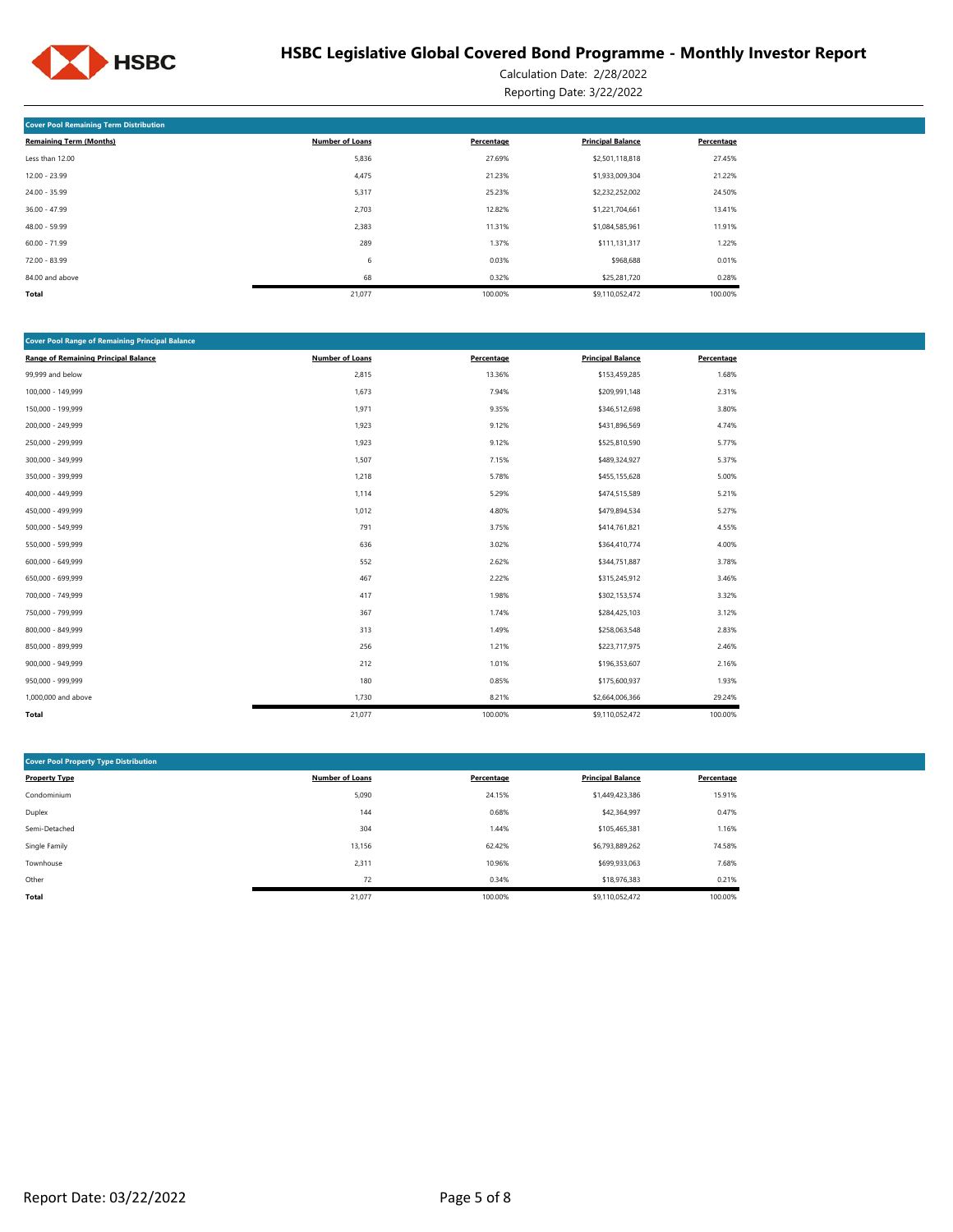

Calculation Date: 2/28/2022 Reporting Date: 3/22/2022

| Cover Pool Indexed Authorized LTV - Distribution <sup>1</sup> |                        |            |                          |            |
|---------------------------------------------------------------|------------------------|------------|--------------------------|------------|
| Indexed LTV (%)                                               | <b>Number of Loans</b> | Percentage | <b>Principal Balance</b> | Percentage |
| 20.00 and below                                               | 1,562                  | 7.41%      | \$265,923,726            | 2.92%      |
| $20.01 - 25.00$                                               | 883                    | 4.19%      | \$188,198,461            | 2.07%      |
| $25.01 - 30.00$                                               | 1,377                  | 6.53%      | \$358,414,298            | 3.93%      |
| $30.01 - 35.00$                                               | 1,905                  | 9.04%      | \$624,759,967            | 6.86%      |
| $35.01 - 40.00$                                               | 2,399                  | 11.38%     | \$968,099,234            | 10.63%     |
| $40.01 - 45.00$                                               | 2,697                  | 12.80%     | \$1,326,805,212          | 14.56%     |
| $45.01 - 50.00$                                               | 2,582                  | 12.25%     | \$1,292,857,828          | 14.19%     |
| $50.01 - 55.00$                                               | 2,399                  | 11.38%     | \$1,286,794,266          | 14.12%     |
| $55.01 - 60.00$                                               | 1,991                  | 9.45%      | \$1,190,261,391          | 13.07%     |
| $60.01 - 65.00$                                               | 1,242                  | 5.89%      | \$727,152,763            | 7.98%      |
| $65.01 - 70.00$                                               | 796                    | 3.78%      | \$417,568,111            | 4.58%      |
| $70.01 - 75.00$                                               | 632                    | 3.00%      | \$251,373,473            | 2.76%      |
| 75.01 - 80.00                                                 | 445                    | 2.11%      | \$165,339,756            | 1.81%      |
| Greater than 80.00                                            | 167                    | 0.79%      | \$46,503,985             | 0.51%      |
| <b>Total</b>                                                  | 21,077                 | 100.00%    | \$9,110,052,472          | 100.00%    |

| Cover Pool Indexed Current LTV - Distribution <sup>1</sup> |                        |            |                          |            |
|------------------------------------------------------------|------------------------|------------|--------------------------|------------|
| Indexed LTV (%)                                            | <b>Number of Loans</b> | Percentage | <b>Principal Balance</b> | Percentage |
| 20.00 and below                                            | 5,095                  | 24.17%     | \$923,786,629            | 10.14%     |
| $20.01 - 25.00$                                            | 2,017                  | 9.57%      | \$672,610,899            | 7.38%      |
| $25.01 - 30.00$                                            | 2,304                  | 10.93%     | \$950,027,418            | 10.43%     |
| $30.01 - 35.00$                                            | 2,520                  | 11.96%     | \$1,204,051,240          | 13.22%     |
| $35.01 - 40.00$                                            | 2,414                  | 11.45%     | \$1,312,371,024          | 14.41%     |
| $40.01 - 45.00$                                            | 2,133                  | 10.12%     | \$1,217,154,939          | 13.36%     |
| $45.01 - 50.00$                                            | 1,684                  | 7.99%      | \$1,069,581,297          | 11.74%     |
| $50.01 - 55.00$                                            | 1,339                  | 6.35%      | \$890,961,467            | 9.78%      |
| $55.01 - 60.00$                                            | 712                    | 3.38%      | \$470,053,674            | 5.16%      |
| $60.01 - 65.00$                                            | 400                    | 1.90%      | \$209,730,163            | 2.30%      |
| $65.01 - 70.00$                                            | 306                    | 1.45%      | \$135,173,466            | 1.48%      |
| $70.01 - 75.00$                                            | 105                    | 0.50%      | \$40,942,215             | 0.45%      |
| 75.01 - 80.00                                              | 38                     | 0.18%      | \$10,526,269             | 0.12%      |
| Greater than 80.00                                         | 10                     | 0.05%      | \$3,081,773              | 0.03%      |
| Total                                                      | 21,077                 | 100.00%    | \$9,110,052,472          | 100.00%    |

#### **Provincial Distribution by Indexed Current LTV and Aging Summary**

| <b>Days Delinquent</b> |                         |               |                          |                 |                          |                 |
|------------------------|-------------------------|---------------|--------------------------|-----------------|--------------------------|-----------------|
| Current-<30            |                         |               |                          |                 |                          |                 |
| <b>LTV</b>             | <b>British Columbia</b> | Alberta       | Quebec                   | Ontario         | Other                    | <b>Total</b>    |
| < 20.00                | \$471,641,930           | \$11,341,187  | \$23,955,275             | \$416,774,100   | $\overline{\phantom{a}}$ | \$923,712,492   |
| $20.01 - 25.00$        | \$337,852,525           | \$6,584,584   | \$21,975,808             | \$305,302,858   | ٠                        | \$671,715,775   |
| $25.01 - 30.00$        | \$474,629,698           | \$10,879,606  | \$23,456,687             | \$440,480,485   |                          | \$949,446,476   |
| $30.01 - 35.00$        | \$617,901,443           | \$15,290,974  | \$38,664,688             | \$532,194,135   | $\overline{\phantom{a}}$ | \$1,204,051,240 |
| $35.01 - 40.00$        | \$664,980,226           | \$15,601,881  | \$39,601,813             | \$591,647,999   |                          | \$1,311,831,919 |
| $40.01 - 45.00$        | \$591,308,136           | \$21,348,423  | \$39,137,723             | \$565,360,656   | $\overline{\phantom{a}}$ | \$1,217,154,939 |
| $45.01 - 50.00$        | \$500,448,015           | \$19,039,092  | \$25,303,430             | \$524,790,760   | ٠                        | \$1,069,581,297 |
| $50.01 - 55.00$        | \$478,618,857           | \$31,569,276  | \$13,319,991             | \$364,844,862   |                          | \$888,352,986   |
| $55.01 - 60.00$        | \$290,379,183           | \$42,298,266  | \$11,150,364             | \$125,312,562   | $\overline{\phantom{a}}$ | \$469,140,375   |
| $60.01 - 65.00$        | \$125,020,536           | \$42,303,640  | \$4,976,974              | \$36,182,626    | ٠                        | \$208,483,775   |
| $65.01 - 70.00$        | \$68,924,194            | \$50,990,344  | \$171,397                | \$15,087,531    |                          | \$135,173,466   |
| $70.01 - 75.00$        | \$15,165,703            | \$23,737,249  | $\overline{\phantom{a}}$ | \$2,039,264     | $\overline{\phantom{a}}$ | \$40,942,215    |
| $75.01 - 80.00$        | \$1,129,364             | \$8,563,291   |                          | \$339,081       | ٠                        | \$10,031,737    |
| >80.00                 |                         | \$2,638,448   | \$443,325                |                 |                          | \$3,081,773     |
| Total                  | \$4,637,999,809         | \$302,186,261 | \$242,157,475            | \$3,920,356,921 |                          | \$9,102,700,465 |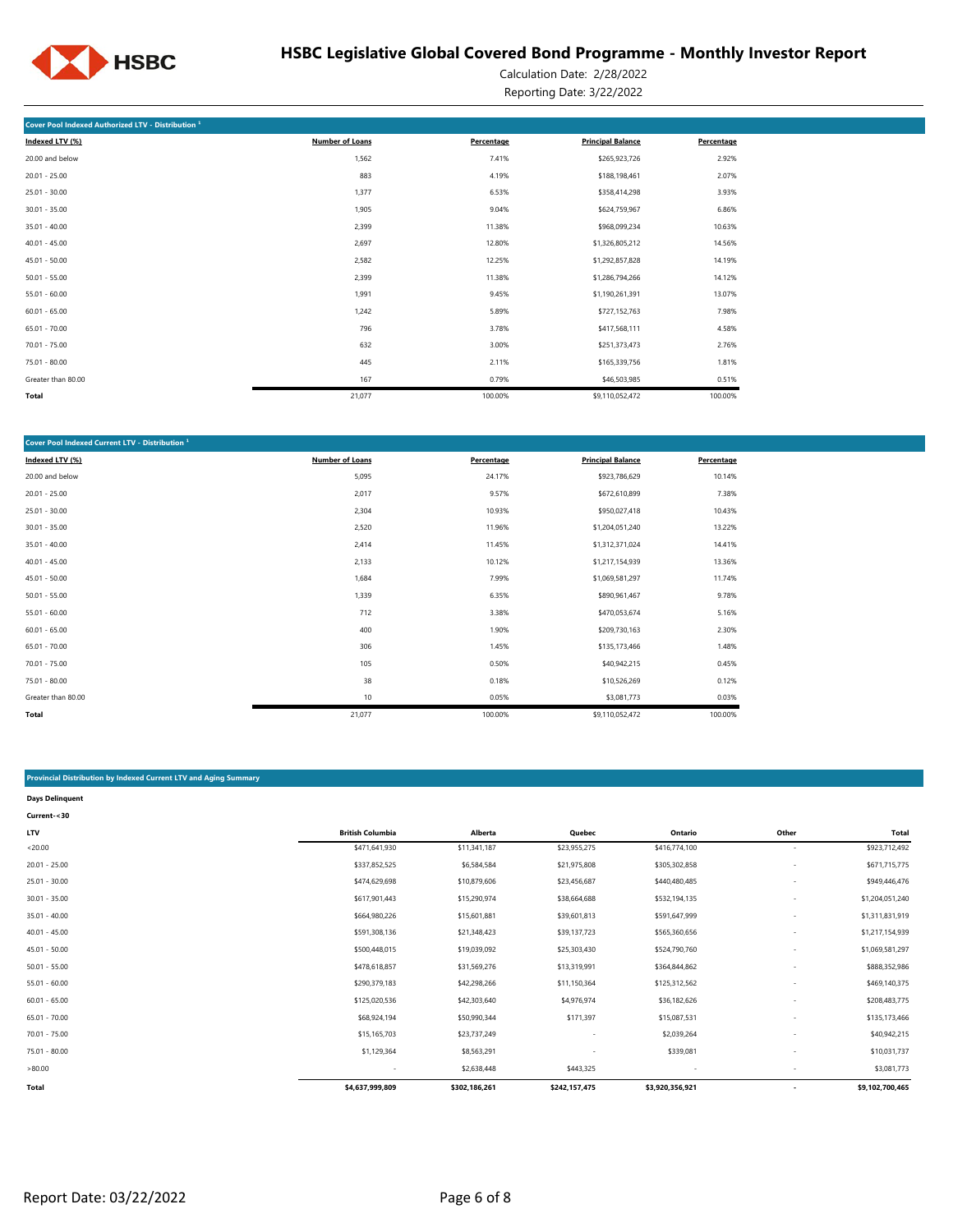

Calculation Date: 2/28/2022

Reporting Date: 3/22/2022

| Days Delinguent |  |
|-----------------|--|

| $30 - 60$       |                          |                          |                          |                          |                          |              |
|-----------------|--------------------------|--------------------------|--------------------------|--------------------------|--------------------------|--------------|
| <b>LTV</b>      | <b>British Columbia</b>  | Alberta                  | Quebec                   | Ontario                  | Other                    | <b>Total</b> |
| < 20.00         | $\sim$                   | \$74,136                 | $\sim$                   | $\sim$                   | $\sim$                   | \$74,136     |
| $20.01 - 25.00$ | $\sim$                   | $\overline{\phantom{a}}$ | $\sim$                   | \$895,124                | $\sim$                   | \$895,124    |
| $25.01 - 30.00$ | $\sim$                   | $\overline{\phantom{a}}$ | $\overline{\phantom{a}}$ | $\sim$                   | $\sim$                   | $\sim$       |
| $30.01 - 35.00$ |                          | $\sim$                   | $\sim$                   | $\overline{\phantom{a}}$ |                          | $\sim$       |
| $35.01 - 40.00$ | $\sim$                   | $\sim$                   | $\overline{\phantom{a}}$ | $\sim$                   | $\sim$                   | $\sim$       |
| $40.01 - 45.00$ | $\sim$                   | $\overline{\phantom{a}}$ | $\sim$                   | $\overline{\phantom{a}}$ | $\overline{\phantom{a}}$ | $\sim$       |
| $45.01 - 50.00$ | $\overline{\phantom{a}}$ | $\sim$                   | $\overline{\phantom{a}}$ | $\sim$                   | $\overline{\phantom{a}}$ | $\sim$       |
| $50.01 - 55.00$ | $\overline{\phantom{a}}$ | $\overline{\phantom{a}}$ | $\sim$                   | $\sim$                   | $\sim$                   | $\sim$       |
| $55.01 - 60.00$ | $\overline{\phantom{a}}$ | $\sim$                   | $\overline{\phantom{a}}$ | $\overline{\phantom{a}}$ | $\overline{\phantom{a}}$ | $\sim$       |
| $60.01 - 65.00$ | $\overline{\phantom{a}}$ | $\sim$                   | $\sim$                   | $\sim$                   | $\overline{\phantom{a}}$ | $\sim$       |
| $65.01 - 70.00$ | $\overline{\phantom{a}}$ | $\sim$                   | $\sim$                   | $\sim$                   | $\sim$                   | $\sim$       |
| $70.01 - 75.00$ | $\overline{\phantom{a}}$ | $\sim$                   | $\sim$                   | $\sim$                   | $\sim$                   | $\sim$       |
| $75.01 - 80.00$ | \$494,532                | $\overline{\phantom{a}}$ | $\sim$                   | $\overline{\phantom{a}}$ | $\sim$                   | \$494,532    |
| >80.00          | $\sim$                   | $\sim$                   | $\sim$                   | $\sim$                   | $\sim$                   | $\sim$       |
| Total           | \$494,532                | \$74,136                 | $\sim$                   | \$895,124                | $\overline{\phantom{a}}$ | \$1,463,793  |

#### **Days Delinquent**

| $60 - 90$       |                          |                          |                          |                          |                          |              |
|-----------------|--------------------------|--------------------------|--------------------------|--------------------------|--------------------------|--------------|
| LTV             | <b>British Columbia</b>  | Alberta                  | Quebec                   | Ontario                  | Other                    | <b>Total</b> |
| < 20.00         | $\sim$                   | $\sim$                   | $\sim$                   | $\sim$                   | $\sim$                   | $\sim$ $-$   |
| $20.01 - 25.00$ | $\sim$                   | $\sim$                   | $\sim$                   | $\sim$                   | $\sim$                   | $\sim$       |
| $25.01 - 30.00$ | $\sim$                   | $\sim$                   | $\sim$                   | $\sim$                   | $\sim$                   | $\sim$       |
| $30.01 - 35.00$ | $\sim$                   | $\sim$                   | $\sim$                   | $\sim$                   | $\overline{\phantom{a}}$ | $\sim$       |
| $35.01 - 40.00$ | \$539,104                |                          | $\overline{\phantom{a}}$ | и.                       | $\overline{\phantom{a}}$ | \$539,104    |
| $40.01 - 45.00$ | $\sim$                   | $\overline{\phantom{a}}$ | $\sim$                   | $\overline{\phantom{a}}$ | $\sim$                   | $\sim$       |
| $45.01 - 50.00$ | $\sim$                   | $\sim$                   | $\sim$                   | $\sim$                   | $\sim$                   | $\sim$       |
| $50.01 - 55.00$ | ٠                        | $\overline{\phantom{a}}$ | $\overline{\phantom{a}}$ | $\sim$                   | $\overline{\phantom{a}}$ | $\sim$       |
| $55.01 - 60.00$ | $\sim$                   | $\sim$                   | $\sim$                   | $\overline{\phantom{a}}$ | $\overline{\phantom{a}}$ | $\sim$       |
| $60.01 - 65.00$ | $\sim$                   | $\sim$                   | $\sim$                   | $\overline{\phantom{a}}$ | $\overline{\phantom{a}}$ | $\sim$       |
| $65.01 - 70.00$ |                          | $\overline{\phantom{a}}$ | $\overline{\phantom{a}}$ | $\sim$                   | <b>.</b>                 | $\sim$       |
| $70.01 - 75.00$ | $\sim$                   | $\sim$                   | $\sim$                   | $\sim$                   | $\sim$                   | $\sim$       |
| $75.01 - 80.00$ | $\sim$                   | $\sim$                   | $\sim$                   | $\sim$                   | $\sim$                   | $\sim$       |
| >80.00          | $\overline{\phantom{a}}$ |                          | $\overline{\phantom{a}}$ | ۰.                       |                          |              |
| <b>Total</b>    | \$539,104                | $\overline{\phantom{a}}$ | $\overline{\phantom{a}}$ | $\sim$                   | $\overline{\phantom{a}}$ | \$539,104    |

### **Days Delinquent**

| $90+$           |                          |                          |                          |                 |                          |                 |
|-----------------|--------------------------|--------------------------|--------------------------|-----------------|--------------------------|-----------------|
| LTV             | <b>British Columbia</b>  | Alberta                  | Quebec                   | Ontario         | Other                    | Total           |
| < 20.00         | $\sim$                   | $\sim$                   | $\sim$                   | \$1             | $\sim$                   | \$1             |
| $20.01 - 25.00$ | $\sim$                   | ٠                        | $\sim$                   | $\sim$          | $\overline{\phantom{a}}$ | $\sim$          |
| $25.01 - 30.00$ |                          | ٠                        | ۰                        | \$580,942       | $\overline{\phantom{a}}$ | \$580,942       |
| $30.01 - 35.00$ | $\overline{\phantom{a}}$ | $\overline{\phantom{a}}$ | $\sim$                   | $\sim$          | $\overline{\phantom{a}}$ | $\sim$          |
| $35.01 - 40.00$ | $\sim$                   | $\sim$                   | $\sim$                   | $\sim$          | ٠                        | $\sim$          |
| $40.01 - 45.00$ |                          | $\overline{\phantom{a}}$ | $\overline{\phantom{0}}$ | ٠               |                          | $\sim$          |
| $45.01 - 50.00$ |                          | $\sim$                   | ÷.                       | ÷               |                          | $\sim$          |
| $50.01 - 55.00$ | \$2,225,396              | ٠                        |                          | \$383,085       |                          | \$2,608,481     |
| $55.01 - 60.00$ | \$913,298                | $\overline{\phantom{a}}$ | $\sim$                   | $\sim$          | $\overline{\phantom{a}}$ | \$913,298       |
| $60.01 - 65.00$ | \$1,246,388              | $\sim$                   |                          |                 |                          | \$1,246,388     |
| $65.01 - 70.00$ |                          | $\sim$                   |                          | ۰.              |                          | $\sim$          |
| $70.01 - 75.00$ |                          | $\overline{\phantom{a}}$ | $\sim$                   | $\sim$          | $\overline{\phantom{a}}$ | $\sim$          |
| 75.01 - 80.00   | $\overline{\phantom{a}}$ | $\sim$                   | $\sim$                   | $\sim$          | $\sim$                   | $\sim$          |
| >80.00          | $\sim$                   | $\overline{\phantom{a}}$ | $\sim$                   | $\sim$          | $\sim$                   | ×               |
| Total           | \$4,385,083              | $\overline{\phantom{a}}$ | $\overline{\phantom{a}}$ | \$964,027       | $\overline{\phantom{a}}$ | \$5,349,110     |
| Total           | \$4,643,418,528          | \$302,260,397            | \$242,157,475            | \$3,922,216,072 | $\overline{\phantom{a}}$ | \$9,110,052,472 |